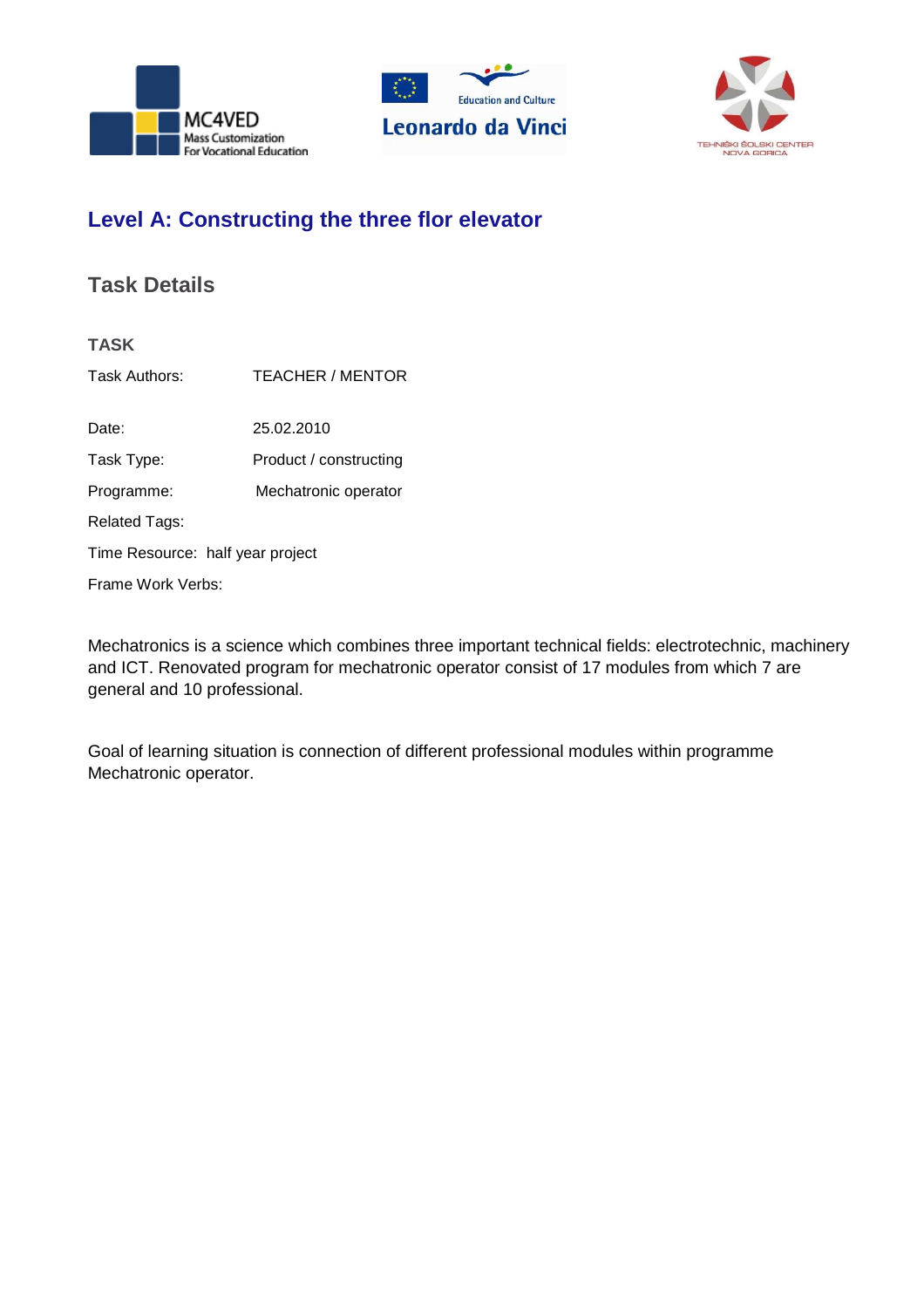





#### **Pedagogic Aim – Summary**

Our task has the title: Making of personal elevator model.

Chosen task relates to desired goal because there are integrated professional modules within: technical communication in profession, materials and their handling in profession, using controlling devices, designing and testing of mechatronic systems and some content from other modules which together form unique unit. Result of all that is useful learning tool.

#### **Learning outcomes**

During the process of designing and production of the product students get important skills, knowledge and competences useful for their further study and work.

- Production and using technical documentation
- Using modern ICT tools for technical documentation production
- Search in different catalogues to find new components or combinations
- Get acquainted with good communication among colleagues and managers
- Get acquainted with working place settled with order
- Get acquainted with different materials
- Get acquainted with different technologies and ways of handling material
- Get acquainted with the meaning of accuracy and preciseness
- Work with different machines and tools
- Learning of hand skills
- Get acquainted with basic laws of electrotechnic
- Working with instruments
- Connecting electrical components
- Recognize usage of controlers
- Recognise different types of switches sensors
- Learning of programming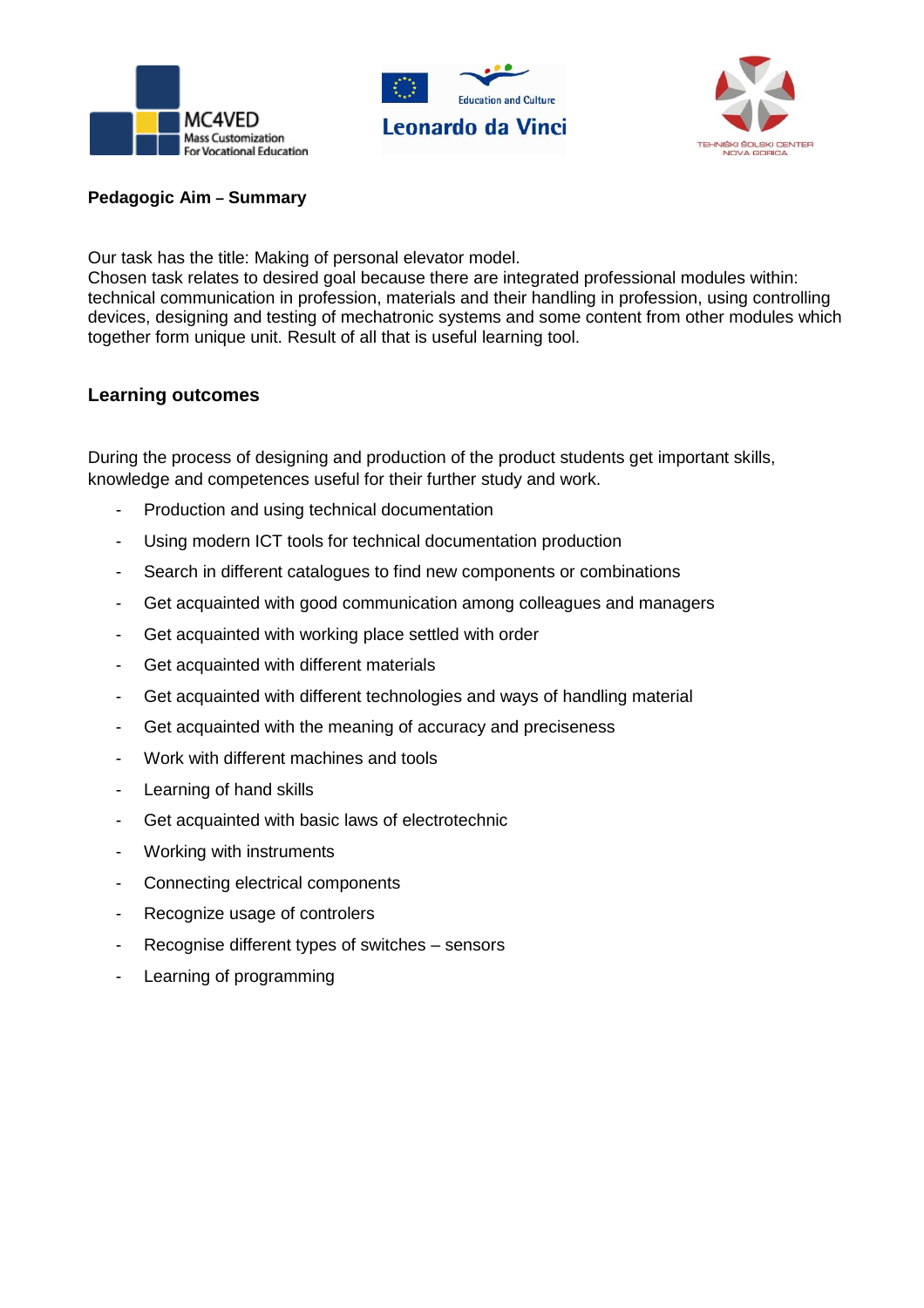





### **Section One**

**Information for Teacher/ Lecturer** 

### **Task Description**: Description of task – steps

- Teacher identify the basic requirements and details for the elevator. (height of the lift, No. stores, drive type, controller type which is available ...)
- Students using the internet looking for ideas and gather information.
- Students draw a basic sketch of the lift with the dimensions and the essential requirements.
- They choose type of materials and looking for corresponding components.
- Determine working steps, the functions of individual team members and the time frame
- **Calculations**
- Drawing of components.
- Inventory and order of needed material and other components.
- Production of component assemblies
- Assembly assembly of mechanical components.
- Mounting and connecting electrical components.
- Executing of electrical control scheme.
- Wiring controlers and other components.
- Programming controllers.
- Tests of activities and operation elimination of possible errors.
- Completion of construction and demonstration activities.

**Task instructions:** Instructions for students ... ... ... sketch, diagram, working material ………

**Technical Communication**: Using an internet students review possible existing examples, ideas and concepts. They study collected ideas and decide for solution that will be performed.

**Technical Documentation**: Students freehand draw a sketch of the lift. Based on the drawings, requirements and calculations, they decide on appropriate materials and components. Based on the drawings, components and requirements available they calculate all other necessary technical data, such as lifting speed, maximum load, etc.. Students regularly produce the appropriate documentation. With adequate software they draw elementary components and produce drawings, parts lists, and supplements that are needed to order materials.

**Manufacture of main component parts**: in workshops students produce main components on the basis of previously drawn documentation. They get acquinted with different materials and gaining experience in the processing thereof. Milling, turning, drilling are the basic technological processes in the formation of individual assemblies and subassemblies. In practical work on the machines they get the feeling for working environment, learn about the importance of maintaining machinery, etc..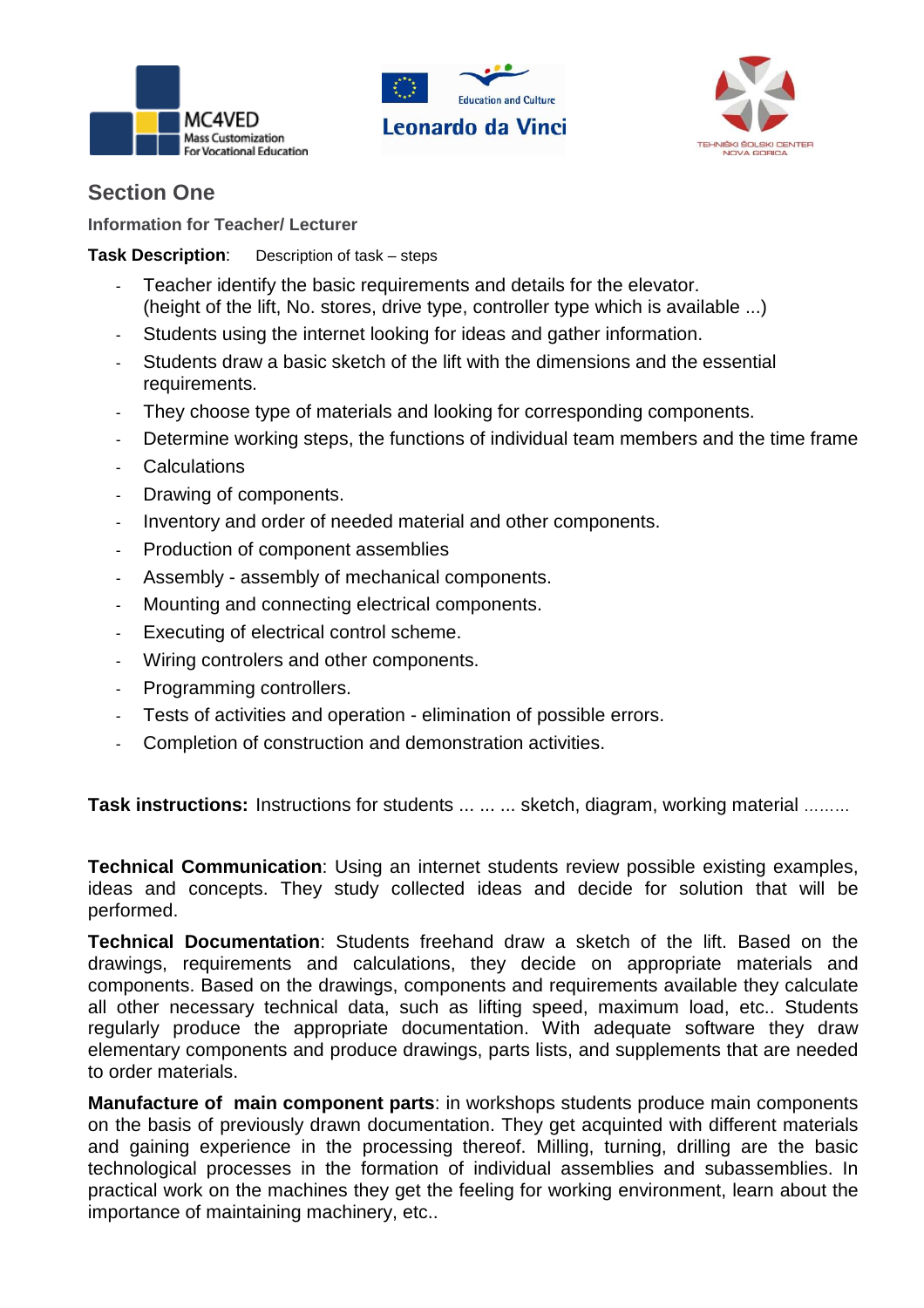





**Fitting**: Fitting of manufactured components is an important step in the formation of the product as it is here that show different problems and errors that have occurred in the very process of formation of parts. Students learn concepts such as precision, accuracy, aesthetics, etc. working environment.

**Production of electrical schemes and control integration**: Knowing the basics of electrical engineering are essential for understanding the operation of electrical machinery and appliances, as well as the elevator. Students produce lift control scheme by using the knowledge of electrical engineering and control engineering. Correctly drawn diagram is a condition for the proper wiring, which is the next step in the creation of lift.

**Controller Programming**: Is a very interesting part, where students meet with de modern approaches in creating controls, such as simulation of action, modern computer programs and also an associate language skills and understanding of engineering standards.

TESTING:

PRESENTATION:

**Evaluation Criteria**: Setting minimal standards.

Evaluation of individual steps achieved by students.

### **Section Two**

**Deliverable(s):** Anexes (pictures, sketches, drawings, films) **Reference Material:** books, magazines,literature, articles, web….. **Activity /Workshop:** Type of activity; experiment, guided work, team work, project etc.....